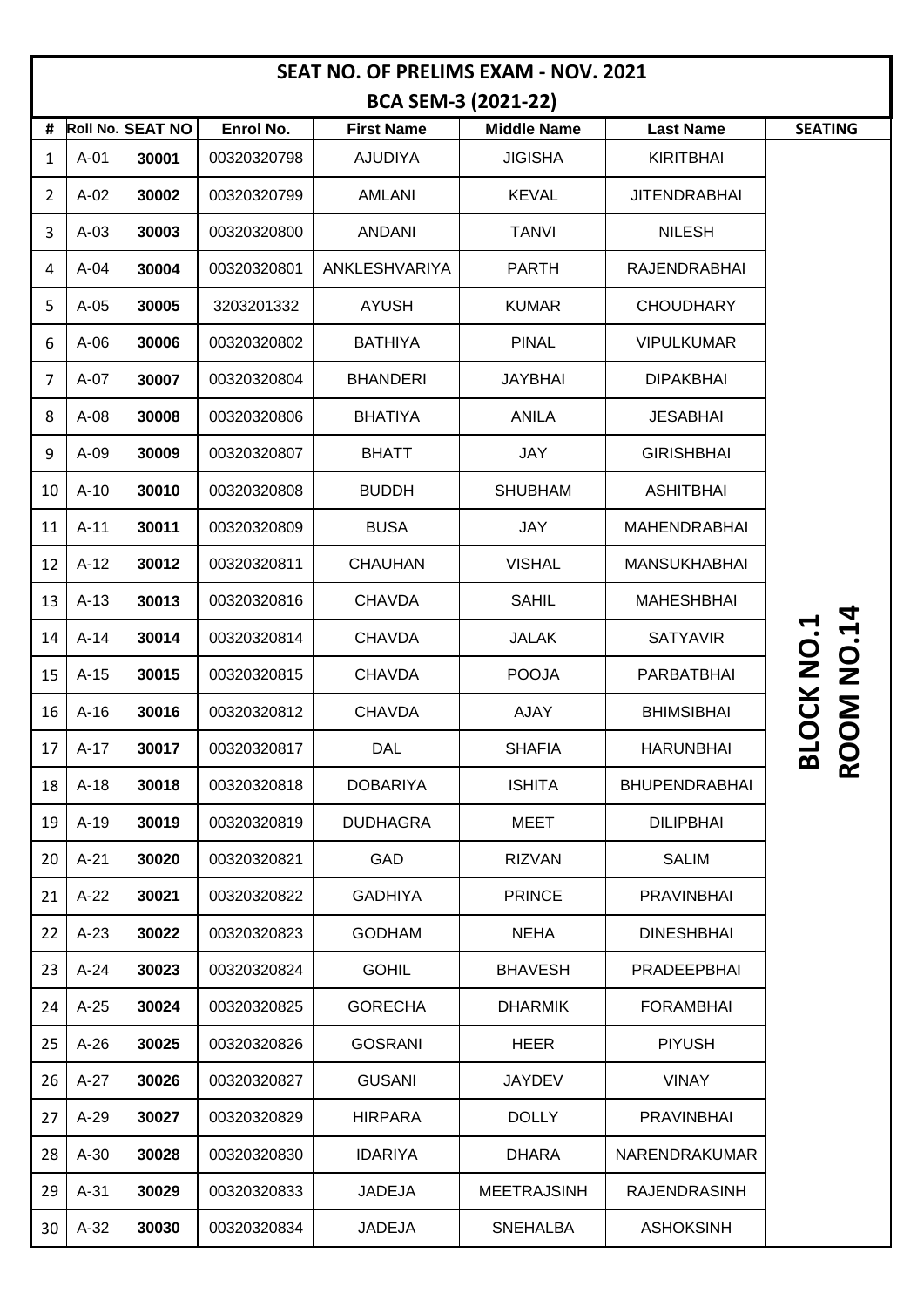| <b>SEAT NO. OF PRELIMS EXAM - NOV. 2021</b> |                 |                |              |                    |                       |                     |                                   |  |
|---------------------------------------------|-----------------|----------------|--------------|--------------------|-----------------------|---------------------|-----------------------------------|--|
| <b>BCA SEM-3 (2021-22)</b>                  |                 |                |              |                    |                       |                     |                                   |  |
| #                                           | <b>Roll No.</b> | <b>SEAT NO</b> | Enrol No.    | <b>First Name</b>  | <b>Middle Name</b>    | <b>Last Name</b>    | <b>SEATING</b>                    |  |
| 31                                          | $A-33$          | 30031          | 00320320831  | <b>JADEJA</b>      | <b>BHAUTIKRAJSINH</b> | <b>MAHENDRASINH</b> |                                   |  |
| 32                                          | $A-34$          | 30032          | 00320320832  | <b>JADEJA</b>      | <b>DEVENDRASINH</b>   | <b>LAKHUBHA</b>     |                                   |  |
| 33                                          | $A-35$          | 30033          | 003203201367 | <b>JADEJA</b>      | <b>DHRUVRAJSINH</b>   | <b>BIRENDRASINH</b> |                                   |  |
| 34                                          | $A-36$          | 30034          | 00320320835  | <b>JHAVERI</b>     | AARYAN                | KALPESHBHAI         |                                   |  |
| 35                                          | $A-37$          | 30035          | 00320320836  | <b>JOBANPUTRA</b>  | <b>KHUSHI</b>         | <b>PRAVINBHAI</b>   |                                   |  |
| 36                                          | $A-38$          | 30036          | 00320320838  | <b>JOSHI</b>       | <b>KAPIL</b>          | <b>JAYESHBHAI</b>   |                                   |  |
| 37                                          | $A-39$          | 30037          | 00320320837  | <b>JOSHI</b>       | <b>JAHANVI</b>        | <b>MILAN KUMAR</b>  |                                   |  |
| 38                                          | A-40            | 30038          | 00320320839  | <b>KACHHADIYA</b>  | <b>ABHAYKUMAR</b>     | <b>NITESHBHAI</b>   |                                   |  |
| 39                                          | $A-41$          | 30039          | 00320320840  | <b>KACHHATIYA</b>  | <b>DHRUV</b>          | <b>DILIPBHAI</b>    |                                   |  |
| 40                                          | $A-42$          | 30040          | 00320320843  | <b>KANJARIYA</b>   | <b>RAHUL</b>          | <b>MANSUKH BHAI</b> |                                   |  |
| 41                                          | $A-43$          | 30041          | 00320320842  | <b>KANJARIYA</b>   | <b>HARDIK</b>         | <b>GOPALBHAI</b>    |                                   |  |
| 42                                          | $A-44$          | 30042          | 00320320841  | KANKHARA           | <b>TULSI</b>          | AJAYBHAI            |                                   |  |
| 43                                          | $A-45$          | 30043          | 00320320844  | <b>KANSARA</b>     | <b>EKTA</b>           | <b>VIJAYBHAI</b>    | ഥ                                 |  |
| 44                                          | $A-46$          | 30044          | 00320320845  | <b>KARDIYA</b>     | <b>KAJAL</b>          | <b>BHARATBHAI</b>   | <u>่ว</u><br>$\blacktriangleleft$ |  |
| 45                                          | A-47            | 30045          | 00320320846  | <b>KARGATHARA</b>  | <b>DHAVAL</b>         | <b>ARVINDBHAI</b>   | OCK NO<br>$\overline{Q}$          |  |
| 46                                          | $A-48$          | 30046          | 00320320847  | <b>KARMUR</b>      | <b>KRUSHN</b>         | <b>DEVABHAI</b>     | <b>NO</b>                         |  |
| 47                                          | A-49            | 30047          | 00320320849  | KATHIRI            | <b>NAMIRA</b>         | <b>SHABBIR</b>      | മ                                 |  |
| 48                                          | $A-50$          | 30048          | 00320320850  | <b>KHANDHAR</b>    | <b>SAHIL</b>          | <b>BHAVESH</b>      |                                   |  |
| 49                                          | $A-51$          | 30049          | 00320320851  | <b>KHIMSURIYA</b>  | YASH                  | <b>DIPAKBHAI</b>    |                                   |  |
| 50                                          | $A-52$          | 30050          | 00320320852  | <b>KORADIYA</b>    | <b>KRUTI</b>          | <b>DEEPAKBHAI</b>   |                                   |  |
| 51                                          | $A-54$          | 30051          | 003203201340 | <b>MAJITHIYA</b>   | <b>PARTH</b>          | <b>VIJAYBHAI</b>    |                                   |  |
| 52                                          | $A-55$          | 30052          | 003203201342 | <b>MANGWANI</b>    | <b>DEVKUMAR</b>       | <b>SUNIL</b>        |                                   |  |
| 53                                          | $A-56$          | 30053          | 003203201344 | <b>PANJWANI</b>    | <b>NOARIN</b>         | <b>JIGARALIBHAI</b> |                                   |  |
| 54                                          | $A-57$          | 30054          | 003203201349 | <b>SINHA</b>       | <b>SHASHANK</b>       | PRASHANTBHAI        |                                   |  |
| 55                                          | $A-58$          | 30055          | 00320320810  | <b>CHANDRESHA</b>  | <b>ADITI</b>          | <b>JIGNESHBHAI</b>  |                                   |  |
| 56                                          | $B-01$          | 30056          | 003203203278 | AMBALIYA           | <b>PRASHANT</b>       | <b>NARANBHAI</b>    |                                   |  |
| 57                                          | $B-02$          | 30057          | 00320320805  | <b>BHARADA</b>     | RAJU                  | <b>KISHORBHAI</b>   |                                   |  |
| 58                                          | $B-03$          | 30058          | 003203201333 | <b>BHINDI</b>      | <b>MIHIR</b>          | <b>SANJAY BHAI</b>  |                                   |  |
| 59                                          | $B-04$          | 30059          | 003203201338 | <b>KAZMI</b>       | <b>MOHAMMED</b>       | JAWAD               |                                   |  |
| 60                                          | $B-05$          | 30060          | 003203201339 | <b>KIRANKUMARI</b> | <b>BOKHANI</b>        |                     |                                   |  |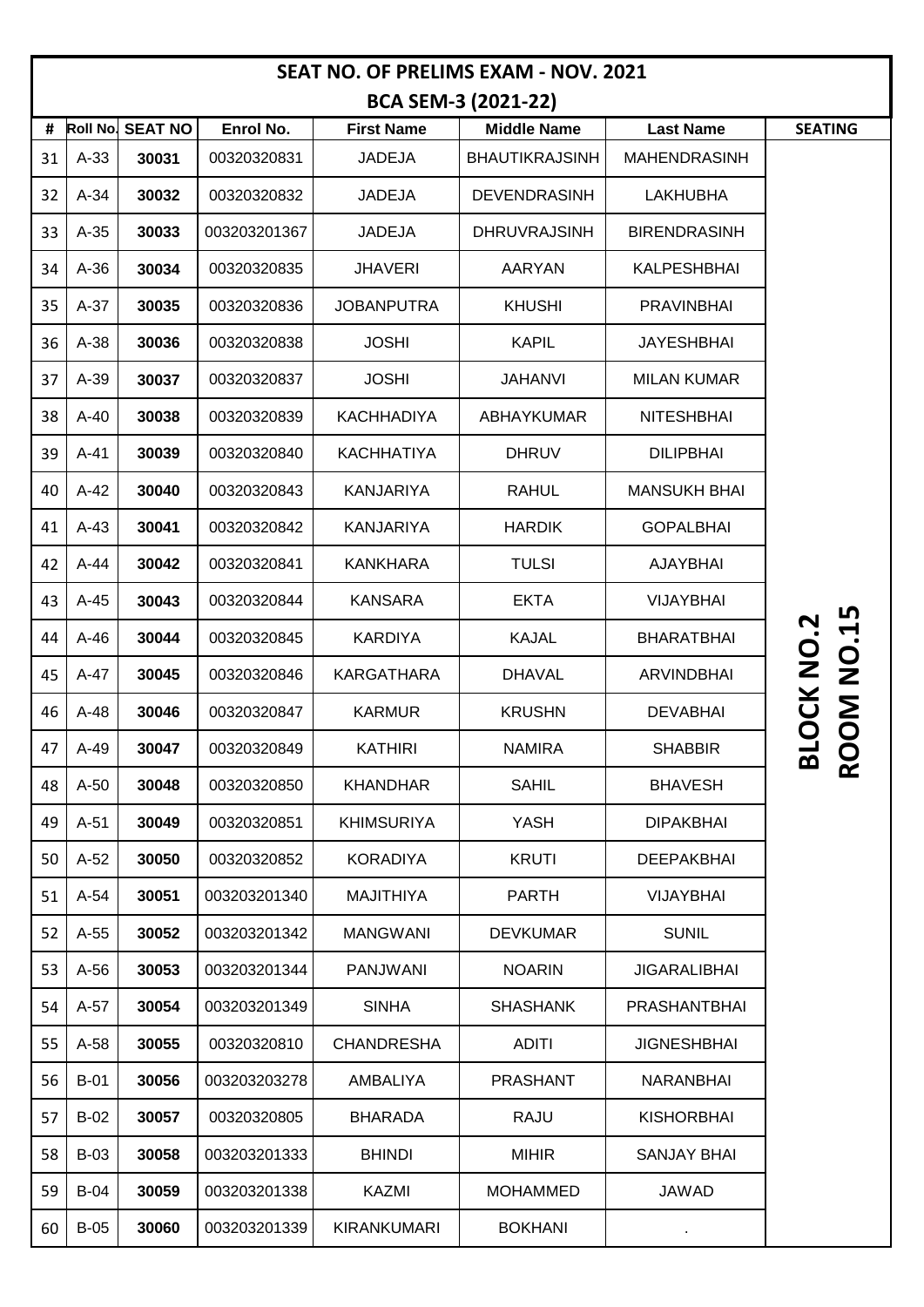| <b>SEAT NO. OF PRELIMS EXAM - NOV. 2021</b> |             |                  |              |                   |                    |                     |                                  |  |
|---------------------------------------------|-------------|------------------|--------------|-------------------|--------------------|---------------------|----------------------------------|--|
| <b>BCA SEM-3 (2021-22)</b>                  |             |                  |              |                   |                    |                     |                                  |  |
| #                                           |             | Roll No. SEAT NO | Enrol No.    | <b>First Name</b> | <b>Middle Name</b> | <b>Last Name</b>    | <b>SEATING</b>                   |  |
| 61                                          | $B-06$      | 30061            | 003203201348 | <b>KUMARI</b>     | <b>SHWETA</b>      | <b>ABHISHEK</b>     |                                  |  |
| 62                                          | $B-07$      | 30062            | 00320320853  | <b>KURESHI</b>    | <b>MAHENOOR</b>    | <b>FARUKBHAI</b>    |                                  |  |
| 63                                          | <b>B-08</b> | 30063            | 00320320855  | <b>LATHIYA</b>    | <b>PARTH</b>       | <b>KIRITBHAI</b>    |                                  |  |
| 64                                          | <b>B-09</b> | 30064            | 003203201363 | <b>LODHIYA</b>    | <b>ABHISHEK</b>    | <b>JITENDRA</b>     |                                  |  |
| 65                                          | $B-10$      | 30065            | 00320320856  | <b>MAKWANA</b>    | <b>RIDDHI</b>      | <b>MALDEBHAI</b>    |                                  |  |
| 66                                          | $B-11$      | 30066            | 00320320857  | <b>MAKWANA</b>    | <b>RUTVIK</b>      | <b>ASHOKBHAI</b>    |                                  |  |
| 67                                          | $B-12$      | 30067            | 00320320858  | MANDAVIYA         | <b>AYUSHI</b>      | <b>MANISHBHAI</b>   |                                  |  |
| 68                                          | $B-13$      | 30068            | 003203201341 | <b>MANDAVIYA</b>  | <b>PRIYA</b>       | <b>HASMUKHBHAI</b>  |                                  |  |
| 69                                          | $B-14$      | 30069            | 00320320859  | <b>MANEK</b>      | <b>NAVGHAN</b>     | <b>DUDABHA</b>      |                                  |  |
| 70                                          | $B-16$      | 30070            | 003203201343 | <b>MANSUKHANI</b> | <b>VISHAL</b>      |                     |                                  |  |
| 71                                          | $B-17$      | 30071            | 00320320861  | <b>MEGHRAJANI</b> | <b>SUNNY</b>       | <b>JAGDISHBHAI</b>  |                                  |  |
| 72                                          | $B-18$      | 30072            | 00320320862  | <b>MODHVADIYA</b> | <b>KAJAL</b>       | <b>GIGABHAI</b>     |                                  |  |
| 73                                          | $B-19$      | 30073            | 00320320863  | <b>MOLIYA</b>     | <b>JINAL</b>       | <b>JITENDRABHAI</b> | <u>ဖ</u>                         |  |
| 74                                          | $B-20$      | 30074            | 00320320864  | <b>MUNGRA</b>     | JAY                | <b>PRAVINBHAI</b>   | <u>ო</u>                         |  |
| 75                                          | $B-21$      | 30075            | 00320320865  | <b>MUNJPARA</b>   | <b>ASTHA</b>       | <b>RAJESHBHAI</b>   | <b>DOM NO.</b><br><b>LOCK NO</b> |  |
| 76                                          | $B-22$      | 30076            | 00320320866  | <b>NAGARIYA</b>   | <b>NIDHI</b>       | SANDEEP             |                                  |  |
| 77                                          | $B-24$      | 30077            | 00320320867  | <b>NANDA</b>      | <b>MAYANK</b>      | <b>SURESHBHAI</b>   | മ                                |  |
| 78                                          | $B-25$      | 30078            | 00320320868  | <b>NARIYA</b>     | <b>BINAL</b>       | RAMNIKBHAI          | ğ                                |  |
| 79                                          | $B-26$      | 30079            | 00320320869  | <b>NASIT</b>      | <b>PURVITA</b>     | <b>RAJNIKBHAI</b>   |                                  |  |
| 80                                          | $B-27$      | 30080            | 00320320870  | <b>NASIT</b>      | <b>VRUTIKA</b>     | <b>DIPAKBHAI</b>    |                                  |  |
| 81                                          | $B-28$      | 30081            | 003203201345 | <b>ODICH</b>      | <b>KISHAN</b>      | <b>DHANUBHAI</b>    |                                  |  |
| 82                                          | $B-29$      | 30082            | 003203203574 | <b>OZA</b>        | <b>VISHVA</b>      | <b>MANOJ</b>        |                                  |  |
| 83                                          | <b>B-30</b> | 30083            | 00320320871  | <b>PALA</b>       | <b>VIRAJ</b>       | <b>VIJAY</b>        |                                  |  |
| 84                                          | $B-31$      | 30084            | 00320320872  | <b>PANARA</b>     | <b>MAHARSHI</b>    | <b>BHARATBHAI</b>   |                                  |  |
| 85                                          | B-32        | 30085            | 00320320874  | <b>PARMAR</b>     | <b>NISHIT</b>      | <b>SUNILBHAI</b>    |                                  |  |
| 86                                          | <b>B-34</b> | 30086            | 00320320875  | <b>PARMAR</b>     | <b>VISHAKHA</b>    | <b>MANOJBHAI</b>    |                                  |  |
| 87                                          | <b>B-35</b> | 30087            | 00320320876  | <b>PINDARIYA</b>  | VIJAY              | <b>BHIMABHAI</b>    |                                  |  |
| 88                                          | <b>B-36</b> | 30088            | 00320320877  | <b>PIPARIYA</b>   | <b>KEVIN</b>       | <b>VIJAYBHAI</b>    |                                  |  |
| 89                                          | <b>B-37</b> | 30089            | 00320320878  | <b>PITHIYA</b>    | <b>CHIRAG</b>      | <b>JITESHBHAI</b>   |                                  |  |
| 90                                          | <b>B-38</b> | 30090            | 00320320879  | <b>POBARU</b>     | <b>DARSHAN</b>     | <b>SURESHBHAI</b>   |                                  |  |